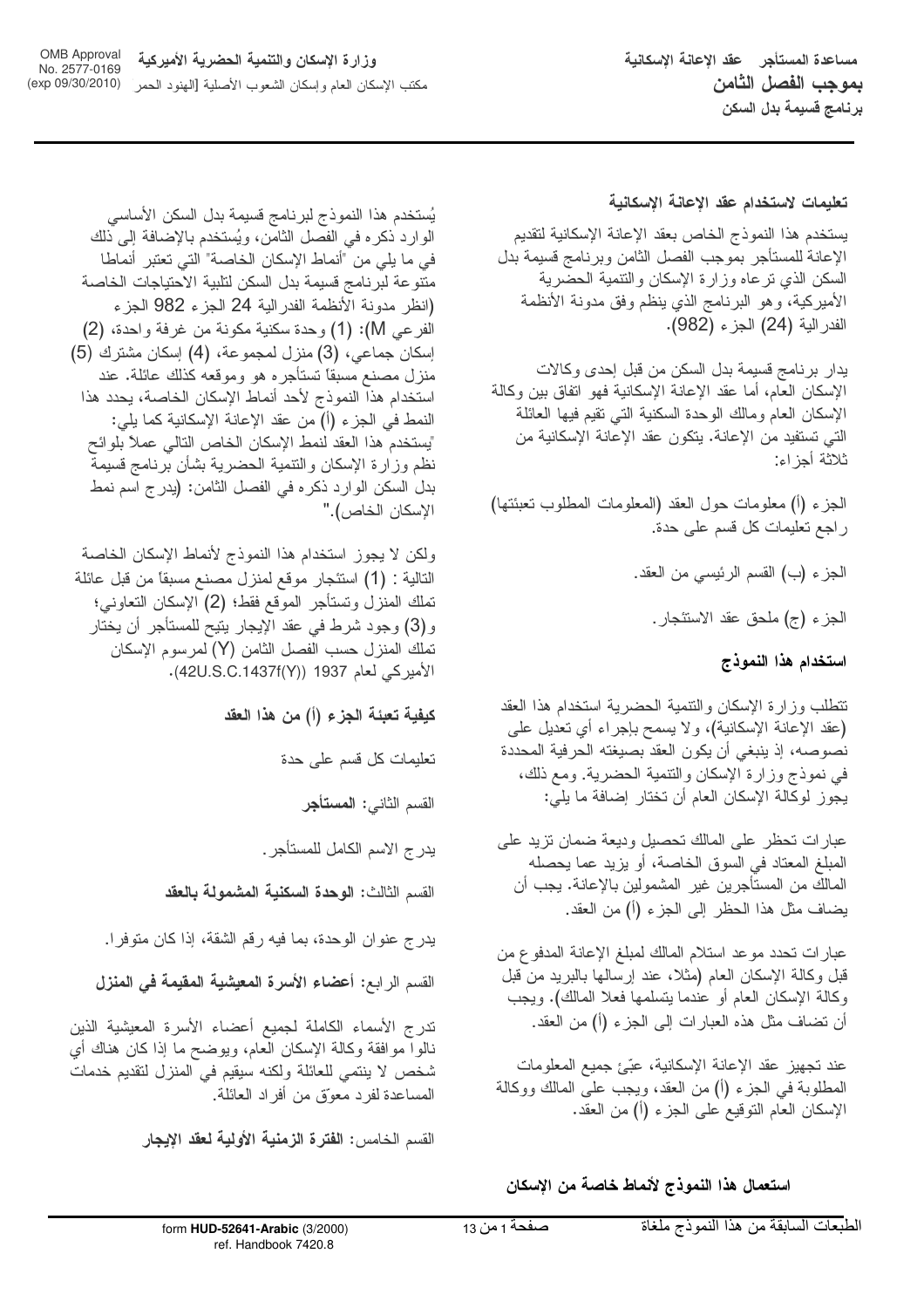يدرج تاريخ بداية وتاريخ انتهاء عقد الإيجار. يجبِّ أن تكَّون الفترة الأَولية لعقد الإيجار عاما واحدًا على الأقل، ولكن يجوز لوكالة الإسكان العام أن نوافق على فترة أولية أقل من سنة واحدة إذا قررت الوكالة ما يلي:

- أن المدة الأقصر هذه، ستعزز فرص حصول العائلة على سكن أفضل، و
- أن المدة الأقصر هذه، هي عرف متبع في السوق المحلي.

القسم السادس: أجرة السكن الأولية للمالك

تدرج قيمة مبلغ أجرة السكن الشهرية التي تُدفع للمالك خلال فترة عقد الإيجار الأولية.

يجب على وكالة الإسكان العام أن نقرر أن الإيجار الذي يدفع للمالك هو إيجار معقول مقارنة بإيجار

الوحدات السكنية المشابهة المؤجرة إلى أناس غير مشمولين بالإعانة. لا يجوز للمالك أن يرفع قيمة أجرة السكن خلال فترة عقد الإيجار الأولية.

القسم السابع: دفع إعانة الإسكان

يدرج المبلغ الأولي لإعانة الإسكان المدفوعة شهريا.

القسم الثامن: **خدمات المنافع العامة والأجهزة** المنزلية

ينبغي أن يحدد عقد الإيجار وعقد إعانة السكن خدمات المنافع العامة والأجهزة المنزلية التي بوفرها المالك ونلك التي بوفرها المستأجر. يعبأ القسم الثامن لتحديد الطرف المسؤول عن توفير خدمات المنافع العامة والأجهزة المنزلية أو دفع تكاليفها.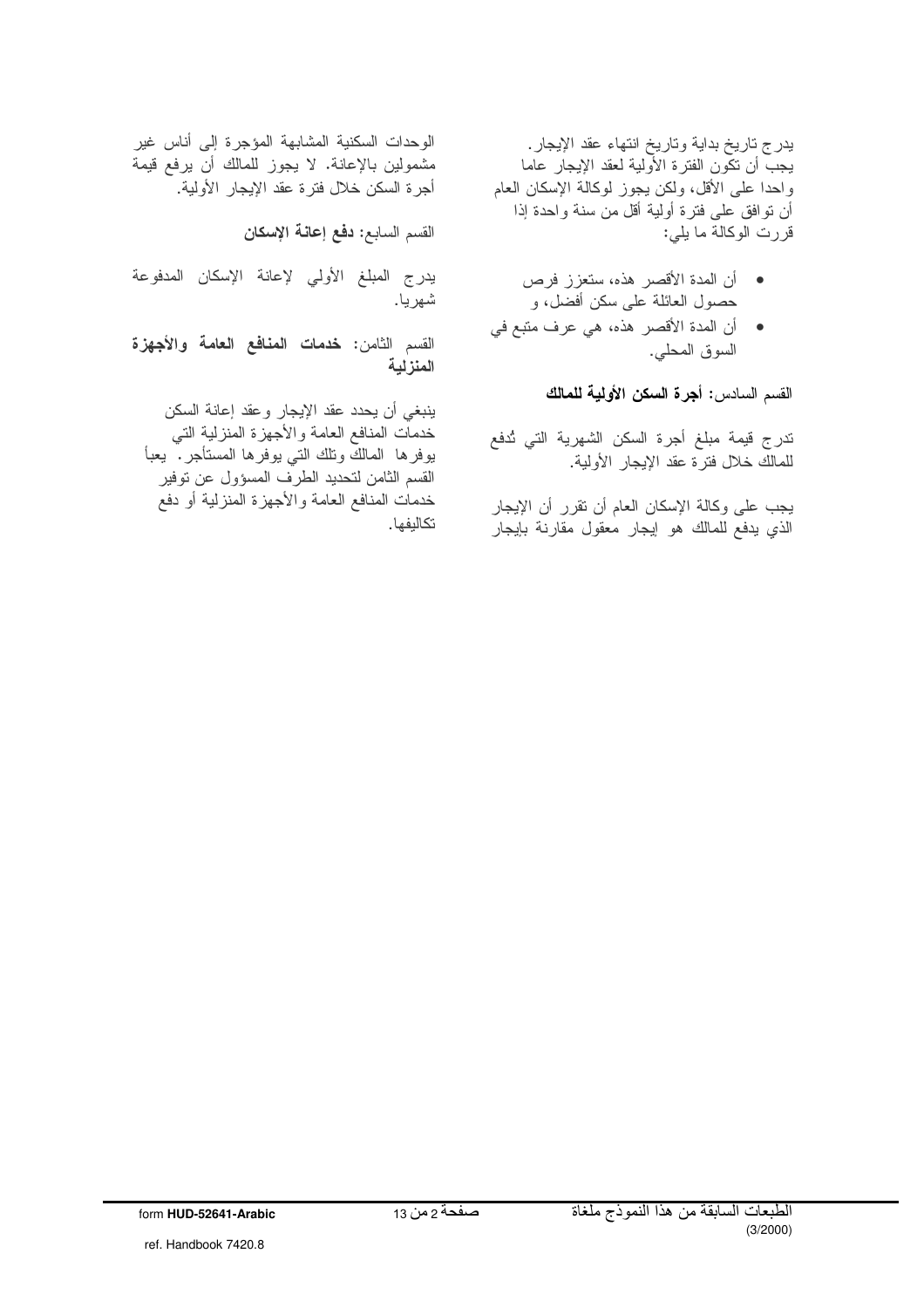عقد الاعانة الاسكانية مساعدة المستأجر بموجب الفصل الثامن برنامج قسيمة بدل السكن

### وزارة الإسكان والتنمية الحضرية الأميركية

مكتب الإسكان العام وإسكان الشعوب الأصلية [الهنود الحمر ]

الجزء (أ) من عقد الإعانة السكنية: المعلومات المتعلقة بالعقد (لتجهيز العقد تعبأ جميع المعلومات الواردة في الجزء (أ).

> 1. محتويات العقد . يتكون عقد الإعانة السكنية من ثلاثة أجزاء: الـجزء أ: المعلومات المنعلقة بـالـعقد. الجزء ب: الجزء الرئيسي من العقد. الجزء ج: ملحق عقد الإيجار .

> > 2. المستأجر .

3. وحدة السكن المشمولة بالعقد.

#### 4. أعضاء الأسرة المعيشية المقيمين في وحدة السكن.

يجوز للأشخاص التالية أسماؤهم الإقامة في وحدة السكن. لا يجوز إضافة أشخاص آخرين للإقامة في وحدة السكن المعينة دون الحصول على موافقة خطية مسبقة من المالك ووكالة الإسكان العام.

#### 5. الفترة الزمنية الأولية لعقد الإيجار.

تبدأ الفترة الأولية لعقد الإيجار في (الشهر/اليوم/السنة) نتتهي الفترة الأولى لعقد الإيجار في (الشهر/اليوم/السنة) \_\_

### 6. أول أجرة سكن تُدفع للمالك.

يكون الإيجار المدفوع للمالك خلال الفترة الأولية لعقد الإيجار : ﴿ لا يجوز للمالك أن يرفع قيمة أجرة السكن خلال الفترة الأولية لعقد الإيجار .

#### 7. الدفعة الأولى من الإعانة الإسكانية.

يسري مفعول عقد الإعانة الإسكانية اعتباراً من اليوم الأول من ناريخ عقد الإيجار الأولى، ويكون المبلغ الذي ندفعه وكالة الإسكان العام إلى المالك عند بداية عقد الإعانة الإسكانية هو \_\_\_\_\_\_\_ شهريا. إن المبلغ الشهري الذي ندفعه وكالة الإسكان العام إلى المالك ضمن الإعانة الإسكانية قابل للتغيير خلال فترة عقد الإعانة الإسكانية وفقا لمتطلبات وزارة الإسكان والتتمية الحضرية.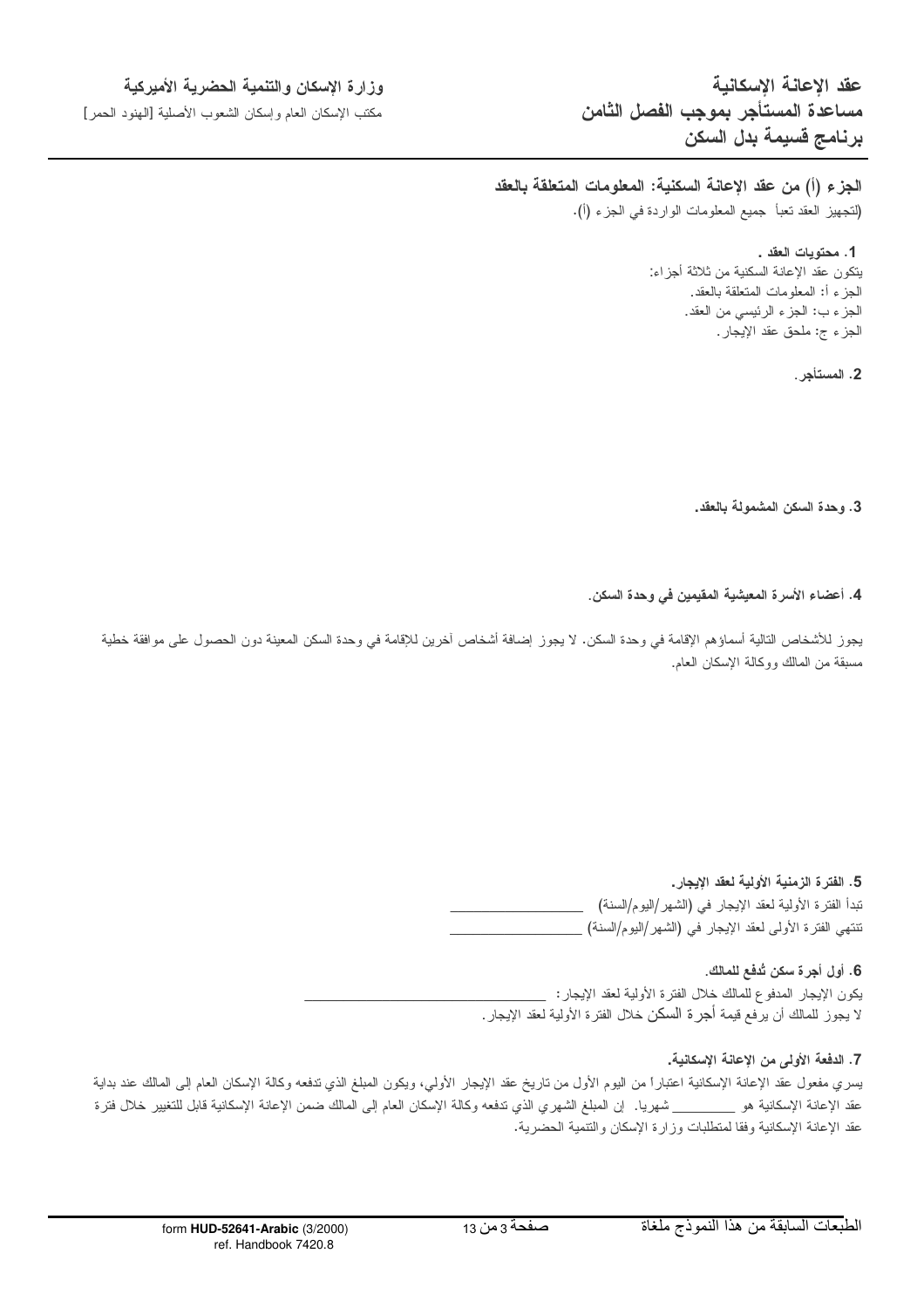### 8. خدمات المنافع العامة والأجهزة المنزلية

يوفر المالك أو يدفع مقابل خدمات المنافع العامة والأجهزة المشار إليها أدناه بالحرف (O). ويوفر المستأجر أو يدفع مقابل الخدمات والأجهزة المنزلية المشار إليها أدناه بحرف (T). وما لم يتم تحديد غير ذلك أدناه فانه يتعين على المالك دفع مقابل جميع الخدمات والأجهزة المنزلية التي يوفرها هو .

| مدفوعة من | مقدمة من | حدد نوع الوقود             |                                |                             | البند       |                                 |
|-----------|----------|----------------------------|--------------------------------|-----------------------------|-------------|---------------------------------|
|           |          | □ فحم أو غير ذلك           | □ بنزول أو كهرباء              | _ <b>_</b> أنبوبة غاز       | _ غاز طبيعي | الندفئة                         |
|           |          | _ <b>] فح</b> م أو غير ذلك | <mark>∐ بنزول أو كهرباء</mark> | _ <mark>_</mark> أنبوبة غاز | _ غاز طبيعي | الطبخ                           |
|           |          |                            |                                | _ <b>_</b> أنبوبة غاز       | _ غاز طبيعي | تسخين الماء                     |
|           |          |                            |                                |                             |             | غير ذلك من<br>الأمور الكهربائية |
|           |          |                            |                                |                             |             | الماء                           |
|           |          |                            |                                |                             |             | الصرف الصحي                     |
|           |          |                            |                                |                             |             | جمع القمامة                     |
|           |          |                            |                                |                             |             | تبريد الهواء                    |
|           |          |                            |                                |                             |             | الثلاجة                         |
|           |          |                            |                                |                             |             | جهاز الطبخ أو<br>الميكرويف      |
|           |          |                            |                                |                             |             | غير ناك (حدد)                   |
|           |          |                            |                                |                             |             |                                 |

### توقيع طرفي العقد:

| المالك<br>وكالة الإسكان العام                    |                             |
|--------------------------------------------------|-----------------------------|
| يكتب أسم الوكالة بوضوح                           | يكتب أسم المالك بوضوح       |
| التوقيع                                          | التوقيع                     |
| يكتب أسم ومنصب الشخص الموقع                      | يكتب أسم ومنصب الشخص الموقع |
| الناريخ (الشهر/اليوم/السنة)                      | التاريخ (الشهر/اليوم/السنة) |
| ترسل الدفعات إلى:                                |                             |
| الأسم                                            |                             |
| العنوان (الشارع،المدينة، الولاية، الرمز البريدي) |                             |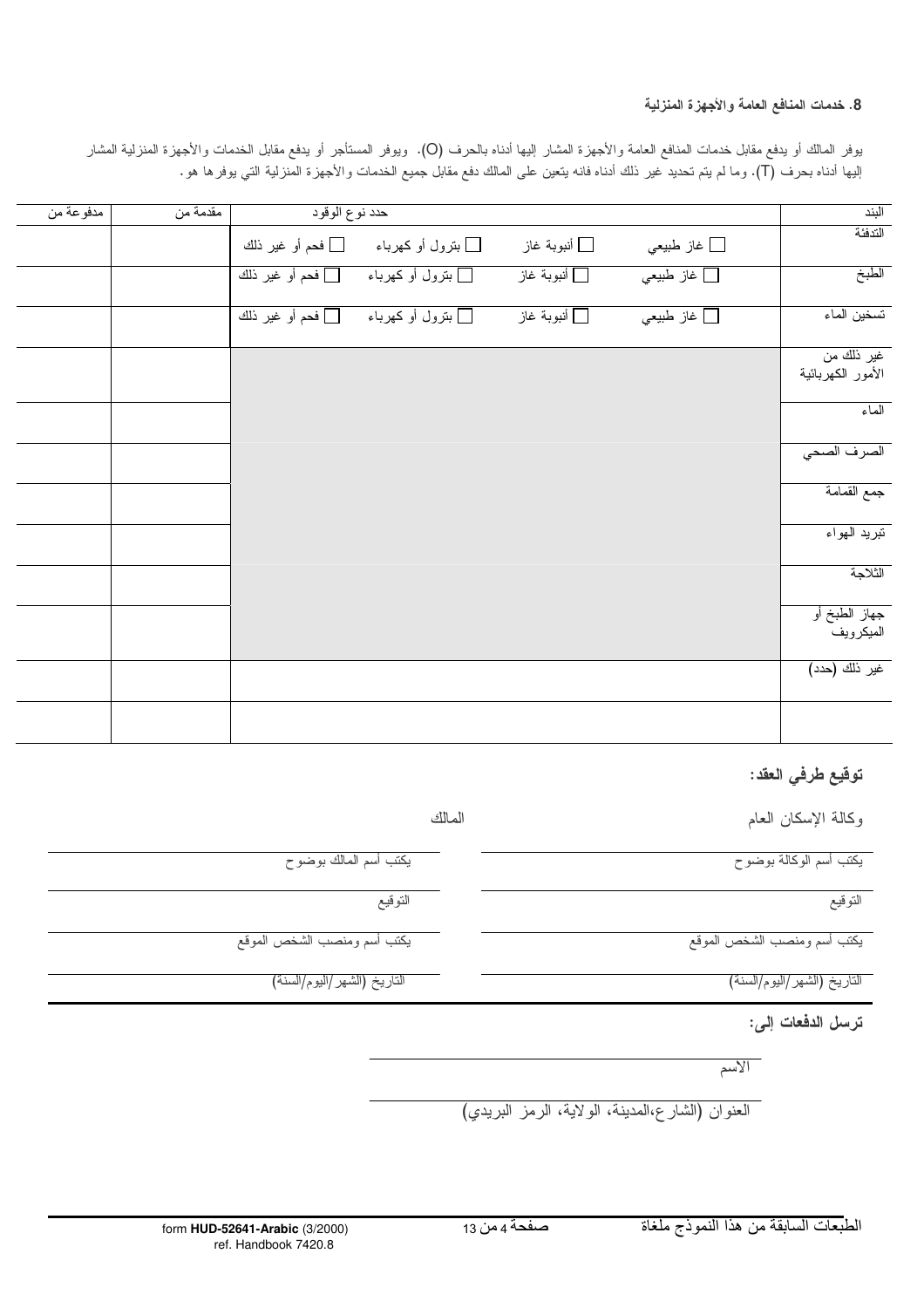عقد الإعانة الإسكانية

مكتب الإسكان العام وإسكان الشعوب الأصلية [المهنود الحمر]

مساعدة المستاجر بموجب الفصل الثامن

برنامج قسيمة بدل السكن

الجزء (ب) من عقد الإعانــة الإسكانيــة : الجزء الرئيســى من العقد .

### 1. الغاية

أ. هذا العقد هو عقد ببرح بين وكالة الإسكان العام والمالك للإعانة الإسكانية. ويهدف عقد الإعانة الإسكانية إلى نقديم مساعدات إلىي العائلة بموجب برنامج قسيمة السكن وفق الفصل الثامن (راجع نظم نعليمات وزارة الإسكان والنتمية الحضرية في مدونة الأنظمة الفدرالية (24) الجزء 982). ب. ينطبق هذا العقد على الأسرة المعيشية والوحدة السكنية المحددتان في الجزء (أ) من عقد الإعانة الإسكانية. ج. سنقوم وكالَّة الإسكان العام خلال مدة عقد الإعانـة الإسكانية بدفع إعانات الإسكان إلى المالك وفقًا لهذا العقد. د. سوف نقيم العائلة في وحدة السكن موضوع العقد بموجب برنامج قسيمة السكن وفقاً للفصل الثامن. تساعد الإعانة الإسكانية التي تدفعها وكالة الإسكان العام المستأجر على إبرام عقد الإيجار لوحدة السكن مع المالك من أجل إسكان عائلته.

2. عقد إيجار وحدة السكن أ. أجر المالك وحدة السكن المنعاقد عليها إلى المستأجر لإقامة عائلته فيها بموجب برنامج قسيمة السكن وفقا للفصل الثامن. ب. وافقت وكالة الإسكان العام على نأجير الوحدة السكنية حسب منطلبات برنامج قسيمة السكن وفقاً للفصل الثامن. ج. يجب على عقد استَئجار الوحدة السكنية موضوع العقد أن يشتمل على النصوص الكاملة لملحق عقد الإيجار الَّتى نقتضيها وزارة الإسكان والنتمية الحضرية (الجزء ج من عقد الإعانة الإسكانية).

- د. يقر المالك أن: (1) المالك والمستأجر قد أبرما عقدا لإيجار الوحدة السكنية موضوع العقد يشتمل علىي النص الكامل لجميع أحكام الملحق المتعلق بعقد الإيجار . (2) وأن صيغة عقد الإيجار هي الصيغة القياسية المستخدمة في المنطقة التي تقع فيها الوحدة السكنية، وهي ذات الصيغة المستخدمة بوجه عام في العقود المبرمة بين المالك وبين المستأجرين الأخرين في المبنى غير المشمولين في برنامج الإعانة السكنية.
	- (3) وأن عقد الإيجار يتماشى مع قوانين الولاية والقوانين المحلية.

هــــ. ينعين علـي المـالك النثبت من سلوك أو أهلية الـعائلـة للاستئجار . لا نتحمل وكالة الإسكان العام هذه المسؤولية، كما أنها لا نتحمل أية مسؤولية أو النزام نحو المالك أو تجاه أي شخص أخر بشأن سلوك أو نصرفات عائلة المستأجر في السكن المستأجر .

3. الصيانـة والمنـافـع الـعامـة وغير ها من الـخدمات: أ. يجب على المالك أن يتولى صبانة الوحدة السكنية المستأجرة والمبنى الذي نقع فيه وفقا لمعايير الجودة النوعية في الإسكان. ب. يجب على المالك توفير جميع الخدمات اللازمة للسكن من أجل الامتثال لمعايير الجودة النوعية في الإسكان. ج. إذا لم يحافظ المالك على وحدة السكن المستأجر ة وفقا لمعايير الجودة النوعية في الإسكان، أو إذا امتنع عن توفير جميع الخدمات اللازمة للامتثال لتلك المعايير، يجوز لوكالة الإسكان العام أن نتخذ أي من الإجراءات المتاحة لها لعلاج الوضع وهذا الخرق لعقد الإيجار، وتشمل هذه الإجراءات استعادة المدفوعات الفائضة وتعليق الإعانة الإسكانية وخصم أو تخفيض المبلغ المدفوع للإعانة السكنية أو إنهاء عقد الإعانة الإسكانية. ولا يجوز لوكالة الإسكان العام اتخاذ أي من هذه الإجراءات العلاجية ضد المالك بسبب أي خرق لمعايير الجودة النوعية في الإسكان، إذا كانت العائلة هي المسؤولة عن هذا الخرق ولم يكن المالك سببه. د. لا نسدد وكالة الإسكان العام دفعات الإعانة الإسكانية إذا لم ترتق الوحدة السكنية المستأجرة إلى معايير الجودة النوعية في الإسكان، ما لم يقم المالك بإصلاح النواقص خلال الفترة الزمنية المحددة من قبل وكالة الإسكان العام وبعد أن نتحقق الوكالة من إصلاح هذه النواقص. وإذا كانت النواقص في الوحدة السكنية تهدد حياة البشر، بتعين علىي المالك إصلاحها خلال 24 ساعة. أما بالنسبة للنو اقص الأخر ي فعلى المالك إصلاحها خلال الفترة المحددة من قبل وكالة الإسكان العام. هــــ. يجوز لوكالـة الإسكان الـعام أن نـعاين وحدة السكن المتعاقد على استئجارها في الأوقات التي ترتئيها للتأكد من أنها نواكب معايير الجودة النوعية في الإسكان. و . يجب على وكالة الإسكان العام إشعار المالك بشأن أي نواقص في معايير الجودة النوعية في الإسكان يتم الكشف عنها من خلال معاينة الوحدة السكنية. ز . يجب على المالك نوفير جميع الخدمات المتصلة بالسكن والنبي نمت الموافقة عليها في عقد الإيجار.

4. الفترة الزمنية لعقد الاعانة الاسكانية أ. ا**لـعلاقة بفترة عقد الإيجار** . تبدأ الفترة الزمنية لعقد الإعانة الإسكانية في اليوم الأول من الفترة الزمنية الأولى لعقد الإيجار وتتتهي في اليوم الأخير من فترة عقد الإيجار (بما فيها الفترة الأولى من عقد الإيجار وأية تمديدات لمها).

ب. متى ينتهى عقد الإعانة الإسكانية (1) بِنتهى عقد الإعانة الإسكانية تلقائياً، إذا تم إنهاء عقد الإيجار من قبل المالك أو المستأجر .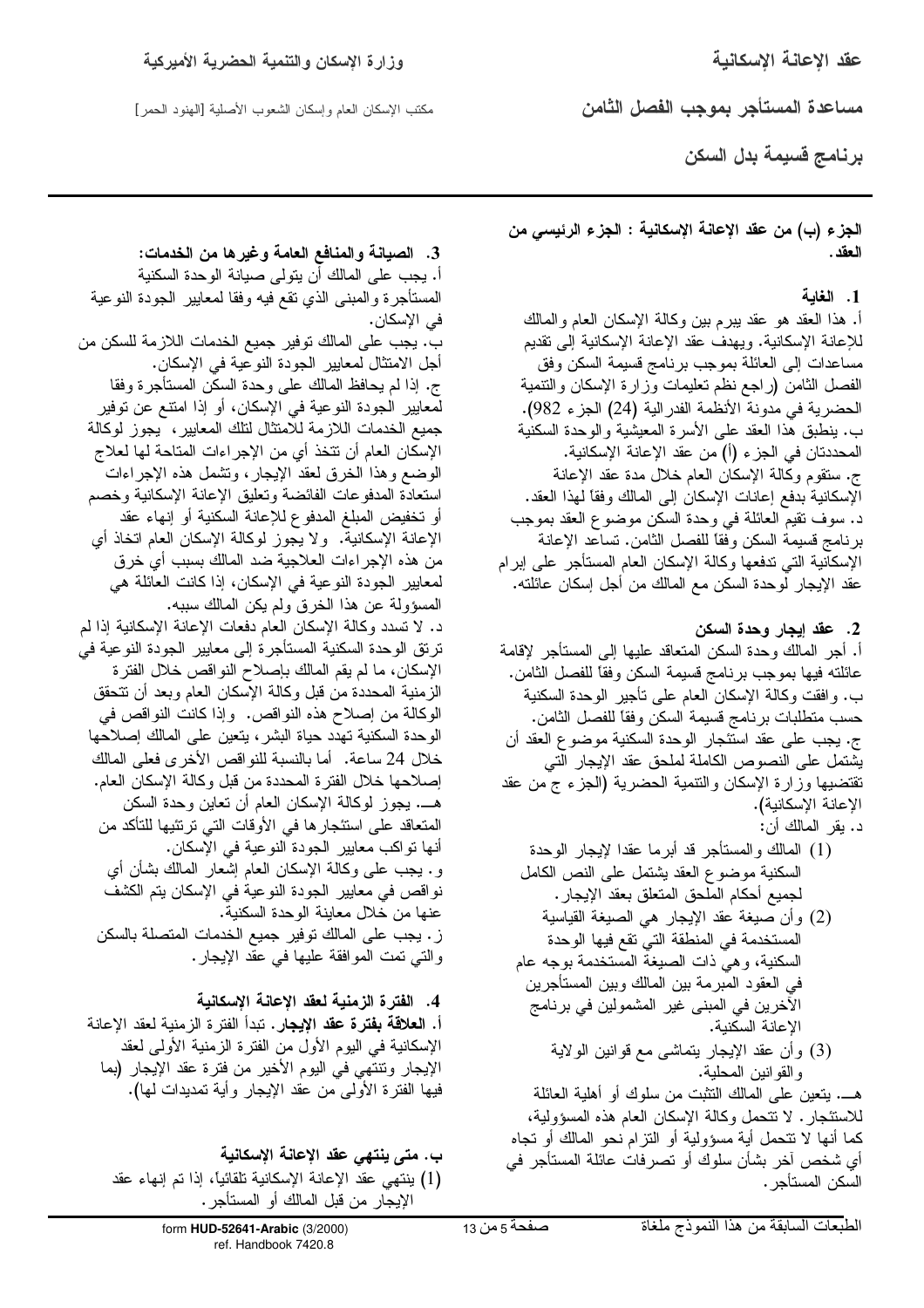- (2) يجوز لوكالة الإسكان العام إنهاء برنامج الإعانة لأية عائلة بناء على أي أسباب نجبزها منطلبات وزارة الإسكان والنتمية الحضرية. وإذا أنهت وكالة الإسكان العام برنامج الإعانة لأية عائلة فينتهى عندها نلقائيا عقد الإعانة الإسكانية.
	- (3) إذا انتقلت العائلة من الوحدة السكنية المستأجرة، فينتهي تلقائياً عقد الإعانة الإسكانية.
	- (4) بنتهى عقد الإعانة الإسكانية تلقائياً بعد مرور 180 يوما على دفع آخر قسط للمالك.
- (5) يجوز لوكالة الإسكان العام أن نقرر إنهاء عقد الإعانة الإسكانية وفقا لمنطلبات وزارة الإسكان والنتمية الحضرية، إذا كانت مخصصات البرنامج المالية غير كافية للاستمرار في إعانة العائلات المشمولة في ذلك البرنامج.
- (6) يجوز لوكالة الإسكان العام إنهاء عقد الإعانة الإسكانية إذا رأت أن وحدة السكن المعنية لا نتوفر فيها المساحة الكافية وفقا لمعابير الجودة النوعية في الإسكان بسبب نزايد حجم العائلة أو حدوث أي نغيير فی ترکیبتها.
- (7) في حالة انفصال الزوجين في العائلة، يجوز لوكالة الإسكان العام إنهاء عقد الإعانة الإسكانية، كما يجوز لمها الاستمرار في دفع هذه الإعانة من أجل أعضاء العائلة الذين يظلون مقيمين في وحدة السكن المستأجر ة.
- (8) يجوز لوكالة الإسكان العام إنهاء عقد الإعانة الإسكانية إذا رأت أن الوحدة السكنية المعنية لا نرتقي لجميع منطلبات معايير الجودة النوعية في الإسكان أو إذا رأَّت أن المالك قد انتهك ذلك العقد.

# 5. توفير خدمات المنافع العامة والأجهزة المنزلية ودفع تكالنفها

أ. يجب أن يحدد عقد الإيجار خدمات المنافع العامة التي يوفر ها وينحمل مسؤولية دفع نكاليفها المالك أو المستأجر . ب. يجب أن يحدد عقد الإيجار الأجهزة المنزلية التي يوفر ها أو يتحمل مسؤولية دفع نكاليفها المالك أو المستأجر. ج. يحدد الـجزء الأول من عقد الإعانة الإسكانية خدمات المنافع العامة والأجهزة المنزلية التي يوفرها أو يدفع نكاليفها المالك أو المستأجر. ويكون عقد الإيجار متماشيًا مع عقد الإعانة الإسكانية في هذا الصدد.

6. أجرة السكن للمالك: مبلغ أجرة معقول أ. لا يجوز فـي أي وقت خلال الفترة الزمنية لـعقد الإعانة الإسكانية أن تتجاوز قيمة الإيجار التي تدفع للمالك عن الوحدة المستأجرة القيمة المعقولة التي حددتها أو أعادت تحديدها لمها مؤخرا وكالة الإسكان العام وفقا لمنطلبات وزارة الإسكان والنتمية الحضرية.

ب. يجب على وكالة الإسكان العام أن نقرر ما إذا كانت قيمة أجرة السكن التي تدفع للمالك تُعتبر قيمة معقولة، مقارنة بقيمة أجرة السكن لوحدات سكنية مماثلة مؤجرة إلى مستأجرين غير مشمولين في برنامج الإعانة، وفي

سبيل تحديد ذلك يجب على وكالة الإسكان العام الأخذ بعين الاعتبار ما يلبي: (1) موقع الوحدة السكنية ومستوى جودتها وحجمها

ونوعها وتاريخ بنائها و (2) الامتيازات والخدمات المنزلية والصبانة وخدمات المنافع العامة التي يقدمها المالك ويدفع نكاليف

توفير ها. ج. يجب على وكالة الإسكان العام أن تحدد الأجرة المعقولة للوحدة السكنية مرة أخرى وفقا لمتطلبات وزارة الإسكان والنتمية الحضرية. ويجوز لوكالة الإسكان العامة في أي وقت مراجعة الأجرة المعقولة التي كانت قد حددتها للوحدة. د. لا يجوز أن نتجاوز قيمة أجرة السكن للمالك خلال فترة عقد الإعانة الإسكانية قيمة أجرة السكن التي يحصل عليها المالك مقابل وحدات سكنية مماثلة مؤجرة لمستأجرين غير مشمولين بنظام الإعانة. ويجب على المالك إطلاع وكالة الإسكان العام على أية معلومات نطلبها منه حول قيمة أجرات السكن التـي يـحصـل عليـها مقابل وحدات سكنية أخر ى فـي المبنى نفسه أو في أماكن أخرى.

# 7. الدفعات التي تؤديها وكالـة الإسكان الـعام للمالك:

# أ. الوقت الذي يتم فيه الدفع

- (1) يجب على وكالة الإسكان العام أن ندفع للمالك نيابة عن العائلة في بداية كل شهر وخلال فترة العقد مبلغ الإعانة الإسكانية المنصوص عليه في العقد.
- (2) يجب على وكالة الإسكان العام أن ندفع دون نأخير مبلغ الإعانة الإسكانية إلى المالك في أوقات استحقاقها.
- (3) إذا لم يتلق المالك الإعانة الإسكانية في تاريخ استحقاقها وإذا نأخر دفعها لمدة الشهرين الأولين من فترة عقد الإعانة الإسكانية، ندفع وكالة الإسكان للمالك الغرامات التي تُفرض على المستأجرين الذين يتأخرون في دفع الإيجار المستحق، وذلك وفقا للممارسات والقوانين المرعية في السوق المحلية للإسكان، ومع ذلك لا نلزم وكالة الإسكان العام على دفع غرامة مقابل الناخير في الدفع، إذا قررت وزارة الإسكان والنتمية الحضرية أن التأخير في الدفع كان بسبب عوامل خارجة عن إرادة الوكالة. وعلاوة على ذلك، لا تلزم وكالة الإسكان العام على دفع أية غرامة، إذا كان التأخير في تسديد الإعانة الإسكانية أو الامتناع عن تسديدها يعود إلى انتهاك المالك لعقد الإعانـة الإسكانيّة. (وفي حالـة وقوع مثل هذا الانتهاك يجوز لوكالة الإسكان العام أن تستعيد المبالغ المدفوعة قبل ناريخ استحقاقها أو أن نعلق نسديد مبالغ الإعانة الإسكانية أو أن تخصم من هذه المبالغ أو تخفضها، كما يجوز لها أن نتوقف عن دفع هذه المبالغ أو نتهي العمل بعقد الإعانة الإسكانية).
- (4) لا يتم دفع الإعانة الإسكانية للمالك إلا عندما نكون العائلة المعنية مقيمة في الوحدة السكنية المتعاقد عليها خلال فَتْرَة عَقْدَ الإعانة الإسكانية، ۖ ولا يَتْلَقَّى الْمَالَكَ مِنْ وَكَالَةٌ الإسكان العام أية إعانة إسكانية عن أي شهر يلي الشهر الذي نتنقل فيه العائلة من الوحدة السكنية. ب. امتثال المالك لعقد الإعانـة الإسكانيـة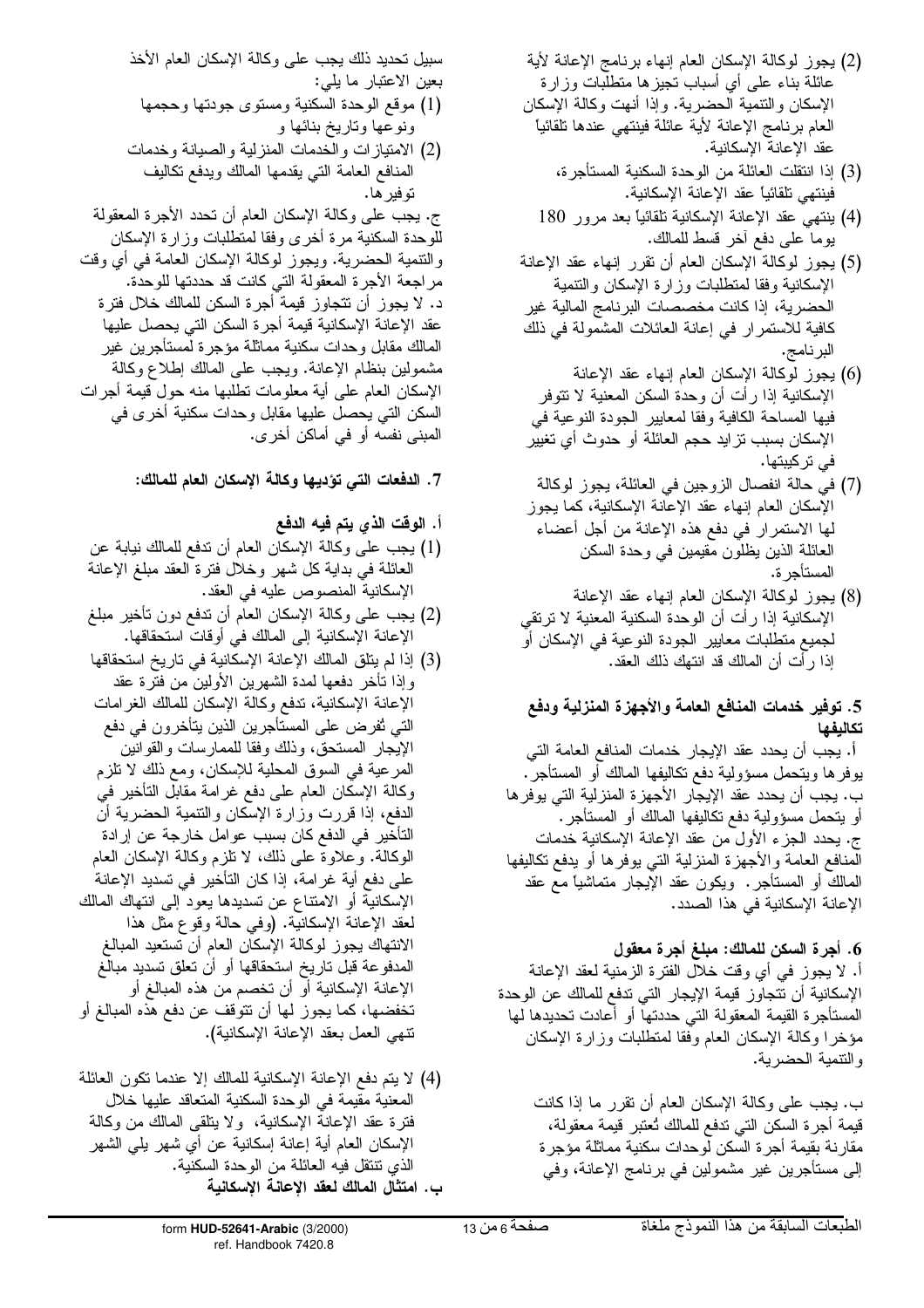لا يحق للمالك استلام دفعات الإعانة الإسكانية المنصوص عليها في عقد الإعانة الإسكانية ما لم يكن ممتثلاً لجميع الأحكام المنصوص عليها في العقد.

- ج. مبلغ دفعة الإعانـة الإسكانيـة التي تدفعها الوكالـة للمالك: (1) تحدد وكالة الإسكان العام قيمة مبلغ الإعانة الإسكانية
- النبي ندفعها شهريا إلىي المالك وفقا لمنطلبات وزارة الإسكان والتتمية الحضرية الخاصة ببرنامج قسيمة بدل السكن.
- (2) بِنَعْرِضْ مَبْلَغْ الإعانة الإسكانية الذي نَدْفِعَه وَكَالَة الإسكان العام إلىي النغبير خلال فنرة عقد الإعانة الإسكانية وفقا لمنطلبات وزارة الإسكان والنتمية الحضرية. يجب على وكالة الإسكان العام إبلاغ المالك والعائلة المعنية بأية تغيير ات تطر أ على مبلغ الإعانة الإسكانية الذي تدفعه الو كالة.
- (3) يحتسب مبلغ الإعانة الإسكانية لتسديد أجرة الوحدة السكنية للشهر الأول من العقد وفقاً لنسبة عدد الأيام التبي يكون العقد سارياً فيها خلال ذلك الشهر . د. التطبيق في الدفع
	- تُسجل دفعات الإعانة الإسكانية في الجانب الدائن لصالح المالك مقابل الأجرة السكنية للوحدة السكنية موضوع العقد.
		- هــــ. حدود مسؤولية وكالـة الإسكان العام
- 1) نقتصر مسؤولية وكالة الإسكان العام على تسديد دفعات الإعانة الإسكانية إلى المالك وفقا لعقد الإعانة الإسكانية ومنطلبات وزارة الإسكان والنتمية الحضرية في ظل برنامج قسيمة السكن.
	- 2) لن ندفع وكالـة الإسكان الـعام إلـى المـالك أي جزء من قيمة الأجرة يتجاوز قيمة الإعانة الإسكانية، ولن تسدد الوكالة أي مبلغ آخر يطالب به المالك العائلة المقيمة في الوحدة السكنية المستأجرة.
- و . مبالغ مدفوعة للمالك تتجاوز المبالغ المستحقة له. إذا رأت وكالة الإسكان العام أن المالك لا يحق له استلام المبلغ الكامل للإعانة الإسكانية أو أي جزء من هذا المملغ، يجوز لمها اتخاذ أي إجراء تصحيحي تراه، بما في ذلك خصم المبالغ المدفوعة للمالك والني نتجاوز المبالغ المستحقة له، أو المُبالغ المستحقة له بموجب أي عقد أخر للإعانة الإسكانية بموجب برنامج الفصل الثامن).

8. إقرار المالك: يقر المالك خلال فترة هذا العقد بما يلي: أ. أنه يتولَّى المحافظة على الوحدة السكنية موضوع العقد والمبنى الذي نوجد فيه وفقا لمعايير الجودة النوعية في الاسكان. ب. أن الوحدة السكنية موضوع العقد مؤجرة للساكن فيها، وأن عقد الإيجار ينضمن ملحق عقد الإيجار (الـجزء ج من عقد الإعانة الإسكانية) وأنه يتوافق مع متطلبات ذلك العقد ومنطلبات البرنامج، وأن المالك قد سلم وكالة الإسكان العام نسخة من عقد الإيجار ومن أية تعديلات أجريت عليه. ج. أن لا نتحدى أجرة السكن للمالك المبالغ التي يدفعها مستأجرون أخرون لوحدات سكنية مماثلة فمي المبنى لا يشملها برنامج الإعانة الإسكانية. د. ويقر المالك أنه لم ولن يتسلم أية دفعات أو اعتبارات أخرى (من العائلة أو من وزارة الإسكان والنتمية الحضرية

أو من وكالة الإسكان العام أو من أي مصدر عام أو خاص) مقابل إيجار الوحدة السكنية موضوع العقد خلال فترة عقد الإعانة الإسكانية، فيما عدا مبلغ الإيجار. هـــ. أن العائلة المعنية لا نملك الوحدة السكنية موضوع العقد أو أي جزء منها. و . أن أفراد الـعائلـة يقيمون فـي الوحدة السكنيـة موضـوع الـعقد، حسب علمه، وأن الوحدة السكنية هي المسكن الوحيد للعائلة و أفر ادها. ز . ويقر المالك أنه (أي المالك الرئيسي أو أي طرف أخر له مصلحة في العقار) ليس أحد والدي المستأجر أو أبناء له أو جده أو حفيده أو أخنا أو أخا له أو لأي فرد من أفراد العائلة، ما لم نكن وكالة الإسكان العام قد أقرت بذلك وقررت (ونكون قد أبلغت المالك والعائلة بانخاذها ذلك القرار) أن نوافقٌ على استئجار وحدة السكن المعنية، رغم وجود نلك الصلة، لأن مو افقتها تعتبر نساهلا معقولا لتأمين مسكن لعائلة أحد أعضائها مصاب بإعاقة.

9. حظر التمييز. وفقا لقوانين تكافؤ الفرص المطبق و الأو امر التتفيذية، و اللو ائح التنظيمية فإنـه: أ. يجب على المالك فيما يتعلق بعقد الإعانة الإسكانية أن لا يميز ضد أي شخص بسبب لون بشرته أو نوع جنسه، أو بسبب انتمائه العرقي أو الديني أو الوطني، أو بسبب عمره أو وضعه العائلي أو أي عجز يعاني منه. ب. يجب علىي المالك أن يتعاون مع وكالمة الإسكان العام ووزارة الإسكان والنتمية الحضرية في أعمال المراجعة على عقد الإعانة الإسكانية للتحقق من الامتثال لتكافؤ الفرص، وعند النحقيق في الشكاوي التي نتعلق بعقد الإعانة الإسكانية.

10. انتهاك المالك لعقد الإعانة الإسكانية.

أ– يعتبر أي فعل من الأفعال الأنية يقوم به المالك (بما في ذلك أي طرف له مصلحة رئيسية في العقار أو أي طرف أخر له مصلحة فيه) انتهاكا لعقد الإعانة الإسكانية المعقود

- (1) إذا خرق المالك أي النزام له ينص عليه عقد الإعانة الإسكانية، بما في ذلك النز امه بالمحافظة على الوحدة السكنية المعنية وفقا لمعايير الجودة النوعية في الإسكان.
	- (2) إذا انتهك المالك أي النزام له ينص عليه أي عقد آخر لدفعات الإعانة الإسكانية ضمن الفصل الثامن.
- (3) إذا ارتكب المالك أي عمل من أعمال الغش أو الرشوة أو أي عمل أخر ينطوي على الفساد أو الـجريمة فيما يتعلق بأي برنامج فدر الى للإعانة الإسكانية.
- (4) بالنسبة للمشاريع المرهونة برهن تضمنه وزارة الإسكان والنتمية الحضرية أو التي تحمل قروضا قدمتها الوزارة، إذا فشل المالك في الامتثال لتعليمات الأنظمة المنطبقة علمي النَّامين علمي الرَّهن أو علمي برنامج القرض، أو إذا فشل في الامتثال لنصوص سند الرهن أو الاتفاق التنظيمي، أو إذا ارتكب المالك أي عمل من أعمال الغش أو الرشوة أو أي عمل أخر إجرامي أو عمل ينطوي على الفساد فيما يتعلق بالرهن أو القرض. (5) إذا مارس المالك أي نشاط إجرامي يتعلق
- بالمخدرات أو إذا مارس أي نشاط إجرامي عنيف.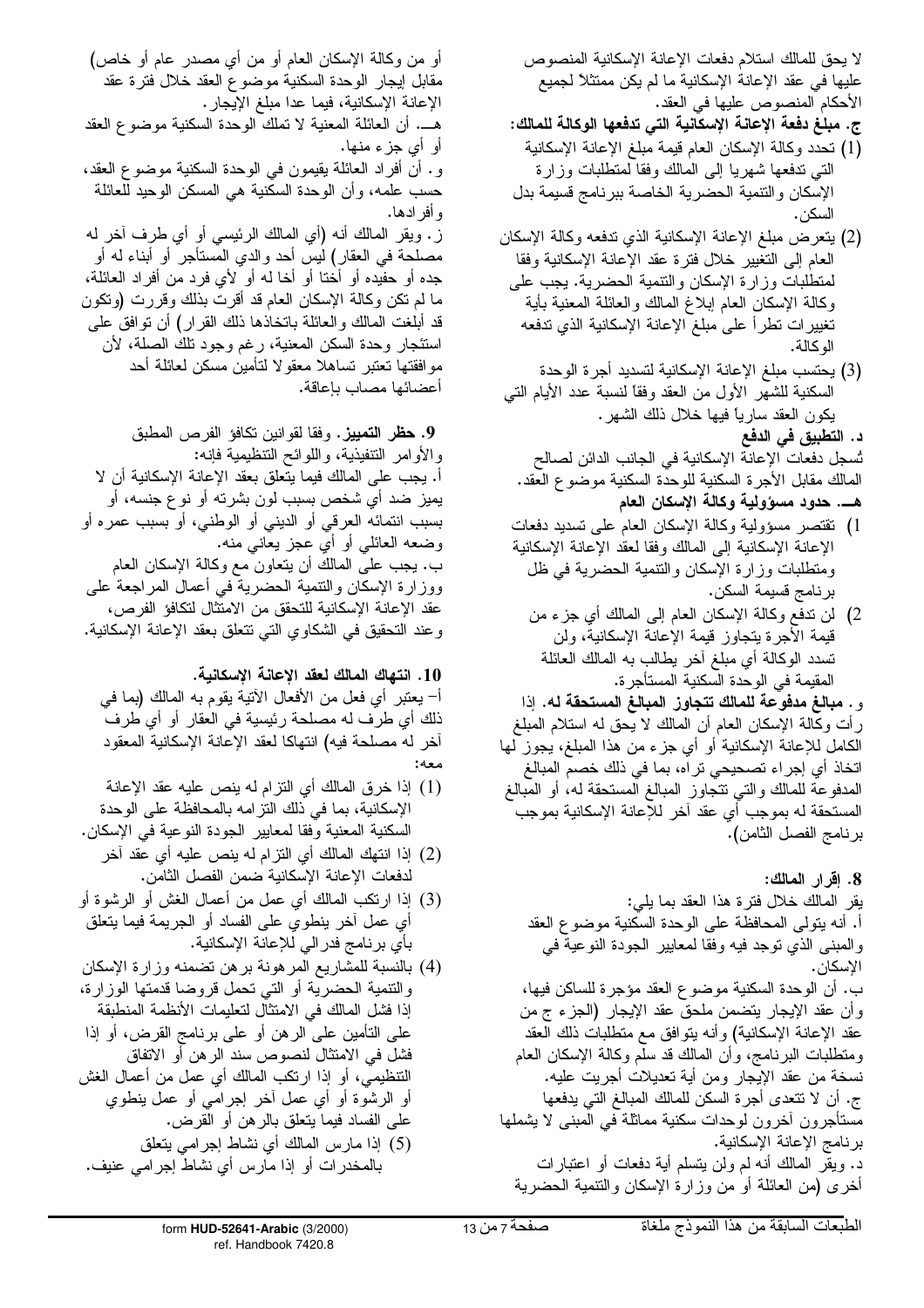ب. إذا رأت وكالَّة الإسكان العام أن انتهاكا قد وقع، يجوز لمها أن تمارس أياً من حقوقها وأن نتخذ أي إجراء تصحيحي عملأ الإجراءات الإصلاحية المتاحة لـها بشأن هذا الانتهاك. وتبلُّغ وكالة الإسكان العام المالك بالإجراءات التي ستتخذها بحقه، ونحيطه علماً بالأسباب النبي دفعتها لاتخاذ مثل هذه الإجراءات. وقد يتطلب الإخطار الموجه من وكالة الإسكان العام إلى المالك قيامه بإصلاح الوضع في ناريخ محدد في نص الإّخطار، ويكون على وكالة الإسكان العامّ أن تتحققٌ من نتفيذ المالك للأعمال التصحيحية. ج. نشمل حقوق وكالة الإسكان العام والإجراءات النصحيحية التي يجوز للوكالة اللجوء إليها في حالة انتهاك المالك لعقد الإعانة الإسكانية استعادة المبالغ التي نتجاوز قيمتها مستحقات المالك، وتعليق دفع مبالـغ الإعانـة الإسكانيـة، وتخفيض أو انقاص أو إنهاء دفعات الإعانة الإسكانية، وإنهاء العمل بعقد الإعانة الإسكانية. د. يجوز لوكالة الإسكان العام أن تسعى إلى الحصول على علاج أو نعويض إضافي أخر، وذلك عن طريق امر او إجراء قضائي أخر، وقد يتضمن هذا الأمر القضائي إلزام المالك بأداء محدد، أو منعه من القيام بسلوك محدد، أو إنصافه بصورة أخرى أو أمره بالنعويض عن الخسائر . هـــ. يجوز لوكالة الإسكان العام أن تمارس حقوقها وأن تتخذ ما نراه من إجراءات لمعالجة الوضع الذي نشأ عن انتهاك المالك لعقد الإعانة الإسكانية حتى إذا ظلت العائلة المعنية مقيمة في الوحدة السكنية موضوع العقد. و− إن ممارسة وكالة الإسكان العام لأي حق من حقوقها أو عدم ممارستها له أو سعيها من أجل تصحيح انتهاك المالك لعقد الإعانة الإسكانية لا يعني أن الوكالة تتتازل عن حقها في ممارسة أي من حقوقها الأخرى أو في اتخاذ إجراء تصحيحي في أي وقت.

11. وصول وكالـة الإسكان الـعام ووزارة الإسكان والتنميـة الحضرية إلى المباني والاطلاع على سجلات المالك.

أ. يجب على المالك أن يقدم أية معلومات نتعلق بعقد الإعانة الإسكانية نلبية لأي طلب معقول بذلك يرد له من وكالة الإسكان العام أو وزارة الإسكان والتنمية الحضرية. ب. يكون لوكالة الإسكان العامة ووزارة الإسكان والنتمية الحضرية والمحاسب العام للولايات المتحدة الأميركية كامل الحرية لزيارة وحدة السكن موضوع العقد والمبنى الذي نوجد فيه، والاطلاع كذلك على جميع حسابات وسجلات المالك ذات الصلة بعقد الإعانة الإسكانية. بما في ذلك حق معاينة نلك الحسابات وندقيقها وأخذ نسخ عنها. ج. يجب على المالك السماح بالوصول إلى السجلات المدخلة في الحاسوب أو السجلات الإلكترونية الأخرى أو أية حواسيب أو أجهزة أو مرافق نحتوي نلك السجلات، ويجب عليه أن يقدم أية معلومات أو مساعدات لازمة للحصول على نلك السجلات.

12. إقصاء حقوق الطرف الثالث. أ. العائلة ليست طرفا في عقد الإعانة الإسكانية، كما أنها ليست طرفا ثالثًا مستفيدًا من الجزء (ب) من عقد الإعانة الإسكانية. ولا يجوز للعائلة العمل على نتفيذ أي نص من

الإعانات الإسكانية. ب. يجوز للمستأجر أو وكالة الإسكان العام تطبيق شروط ملحق عقد الإيجار (الجزء ج من عقد الإعانة الإسكانية) ضد المالك، كما يجوز لأي منهما أن يمارس أيا من حقوقه أو يتخذ أي إجراء تصحيحي ضد المالك عملاً بملحق عقد الإيجار . ج. لا نتنحمل وكالة الإسكان العام أية مسؤولية أو أي النزام عن أي إصابة نلحق بأي شخص نتيجة ما يفعله المالك أو ما يمتنع عن القيام به فيما يتعلق بإدارة الوحدة السكنية موضوع العقد أو المبنى الذي نقع فيه، أو فيما يتعلَّق بتنفيذ عقد الإعانة الإسكانية، أو نتيجة أي عمل أخر يقوم به المالك أو يمنتع عن القيام به. د. إن المالك ليس وكيلا لوكالة الإسكان العام، كما أن عقد الإعانة الإسكانية لا ينشئ أية علاقة أو يؤثر على أية علاقة قائمة بين وكالة الإسكان العام وأي كيان قدم قرضا للمالك، أو أي من موردِّيه أو موظَّفيه أو المتعاقدين معه أو المتعاقدين معه من الباطن لأغراض نتعلق بإدارة الوحدة السكنية موضوع العقد أو المبنى الذي يحتويها، أو لغرض نتفيذ عقد الإعانة الإسكانية.

الْجَزَّءِ (ب) من عقد الإعانة الإسكانية، كما لا يجوز لها

ممارسة أي حق أو اتخاذ أي إجراء علاجي ضد المالك

أو ضد وكالة الإسكان العام عملاً بالجزء (ب) من عقد

- 13. تضارب المصالح أ– "الفرد المشمول" هو الشخص أو الكيان الذي ينتمي إلى أي من التصنيفات التالية:
	- (1) أي عضو أو مسؤول رسمي حالي أو سابق في وكالمة الإسكان العام (فيما عدا مسؤول الوكالة المشارك في البرنامج).
- (2) أي موظف لدى وكالمة الإسكان العام، أو أي شخص برسم سياسة الوكالة أو يؤثر على القرارات المتعلقة بالبرنامج سواء كان من المتعاقدين معها بالأصالة أو من الباطن أو أي وكيل لمها.
	- (3) أي مسؤول رسمي عمومي أو أي عضو في جهاز حكومي أو في هيئة تشريعية إقليمية أو محلية، يمارس مهاماً أو مسؤوليات نتعلق بالبرنامج، أو

(4) أي عضو في الكونجرس الأميركي. ب. لا يجوز أن نكون للفرد المشمول أية مصلحة مباشرة أو غير مباشرة في عقد الإعانة الإسكانية أو في أية فوائد أو دفعات مالية في ظل ذلك العقد طالما كان هذا الشخص فرداً مشمو لا، أو لمدة سنة واحدة بعد ذلك، (ويشمل ذلك أن لا يكون لأي فرد من أعضاء عائلته المباشرة أية مصلحة فيما ذكر ). ج. نعني عبارة "عضو في العائلة المباشرة" زوج أو زوجة الفرد المشمول أو أحد والديه (بما في ذلك زوج الأم وزوجة الأب) أو أحد أبنائه (بما في ذلك أحد أبناء الزوج أو الزوجة) أو أحد جدوده أو أحفاده أو شقيقته أو شقيقه (بما في ذلك الشقيق أو الشقيقة من أب أو أم مختلفين).

د. يقرر المالك أنه يتحمل مسؤولية ضمان عدم وجود أي شخص أو كيان عند التوقيع على عقد الإعانة الإسكانية تكون له مصلحة محظورة أو سنكون له مثل هذه المصلحة، كما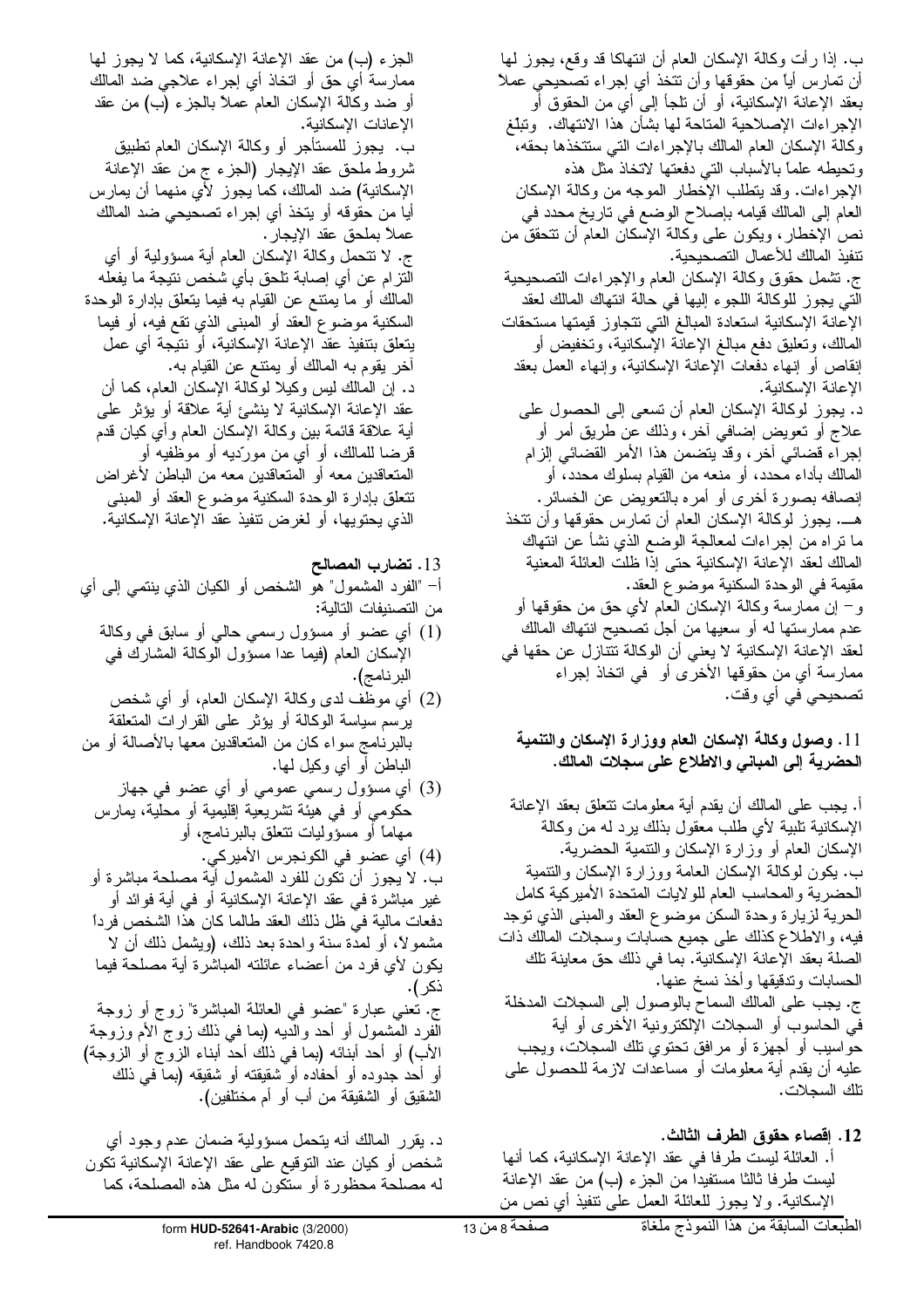يضمن عدم وجود أي من ذلك في أي وقت خلال فترة سريان مفعول ذلك العقد. هـــ. وإذا برز وجود لمصلحة محظورة، يقوم المالك على الفور بالإفصاح عن ذلك إلى وكالة الإسكان العام ووزارة الإسكان والنتمية الحضرية الأميركية. و. يجوز للمكتب الميداني النابع لوزارة الإسكان والنتمية الحضرية أن يستبعد الحظر بشأن تضارب المصالح الوارد ذكر ه في هذا الفصل في حالة وجود سبب وجيه ببرر ذلك. ز . لا يسمح لأي عضو ً أو مندوب في الكونغرس الأميركي أو لأي مدير وكالمة إسكان عام مسؤول ومقيم أن يحظى بأية حصنة أو جزء من عقد الإعانة الإسكانية أو أن يحصل على أية منافع قد نتشأ عنه.

14. التنازل للغير عن عقد الإعانة الإسكانية. أ. لا يجوز لمالك العقار أن يتنازل عن عقد الإعانة الإسكانية إلى مالك جديد دون الحصول على موافقة خطية مسبقة بذلك من وكالمة الإسكان العام. ب. إذا طلب المالك من وكالة الإسكان العام أن نوافق على نتازله عن عقد الإعانة الإسكانية لصالح المالك الجديد، يكون عليه نقديم أية معلومات نطلبها منه وكالة الإسكان العام بخصوص التتازل المقترح. ج. لا يجوز النتازل عن عقد الإعانة الإسكانية لأي مالك جديد نكون مشاركته في برامج وزارة الإسكان والنتمية الحضرية محظورة أو معلقة أو محددة بموجب اللوائح التنظيمية للوزارة. (انظر مدونة الأنظمة الفدرالية 24 الجزء .(24 د. لا يجوز النتازل عن عقد الإعانة الإسكانية إلى مالك جديد إذا كانت وزارة الإسكان والنتمية الحضرية قد حظرت هذا النتازل لأن: (1) الحكومة الفدرالية قد بادرت باتخاذ إجراء إداري أو قضائي ضد المالك أو المالك الجديد المقتر ح بسبب انتهاك (قانون الإسكان العادل) أو أي شرط من الشروط الفدر الية الأخرى المنصوص عليها لضمان تكافؤ الفرص، ويكون هذا الإجراء قيد النظر ولم ببت فيه، أو (2) محكمة أو وكالة إدارية قد قررت أن المالك أو المالك الجديد المقترح انتهك (قانون الإسكان العادل) أو أية متطلبات فدر الية أخر ى لضمان تكافؤ الفرص. هـــ. لا يجوز النتازل عن عقد الإعانة الإسكانية إلى مالك جديد، إذا كان ذلك المالك الجديد (بما في ذلك الطرف الرئيسي أو أي طرف أخر له مصلحة في الأمر) أحد والدي أو أبناء أو جدود أو أحفاد أو أشقاء أي فرد من أفراد العائلة، إلا إذا قررت وكالة الإسكان العام (وبلغت العائلة قرارها) أن الموافقة على النتازل، على الرغم من وجود نلك العلاقة، من شأنه تساهل معقول لنوفير مسكن للعائلة التبي يعانبي أحد أفر ادها من إعاقة. و . يجوز لوكالة الإسكان العام أن تمتنع عن الموافقة على نتازل المالك عن عقد الإعانة الإسكانية لغير ه، إذا كان المالك الأصلي أو المالك الجديد المقترح (بما في ذلك الطرف الرئيسي أو أي طرف أخر له مصلحة في ذلك): 1) قد انتهك النز امات له بموجب عقد الإعانة الإسكانية عملاً بما ينص عليه الفصل الثامن.

- 2) قد ارتكب بحق أي برنامج فدر الى للإسكان عملاً من أعمال الغش أو الرشوة أو أي عمل ينطوي على فساد أو طبيعة إجرامية.
- 3) قد انخرط في أي نشاط إجرامي ذي صلة بالمخدر ات أو أى نشاط إجر امي عنيف.
- 4) لمه سو ابق في عدم الامتثال إلى معايير الجودة النو عية في الإسكان لوحدات السكن المشمولة ببرامج مساعدة المستأجرين بموجب الفصل 8، أو لمعايير الإسكان المنطبقة على وحدات السكن المشمولة في بر امج نأجير الوحدات السكنية بموجب الفصل 8، أو للوحدات السكنية المؤجرة عملاً بموجب أي برنامج فدر الي آخر للإسكان.
- 5) لمه سوَّابق نذل على امتناعه عن إنهاء العمل بأي عقد لاستئجار وحدة سكنية لمستأجرين يتلقون إعانة إسكانية بموجب أي برنامج فدرالي، بسبب ممارستهم أو ممارسة أي فرد من عائلتهم أو أحد ضيوفهم أو أي شخص أخر تحت إشراف أي فرد من أفراد العائلة لأي مما يلي: (أ) سلوكا يعرض للخطر حق سكان المبنى الآخرين في الاستمتاع سلمياً بمكان إقامتهم. (ب) سلوكا يهدد صحة أو سلامة السكان الآخرين أو موظفي وكالة الإسكان العام أو موظفي المالك أو الأشخاص الآخرين المنخرطين في إدار ة المبنى السكني. (ج) سلوكا بهدد صحة أو سلامة السكان المقيمين في المباني المجاورة للمبنى المعنى أو يهدد حقهم في الاستمتاع السلمي لمقر سكنهم.، أو (د) سلوكا متصلاً بنشاط إجرامي أو بنشاط إجرامي متصل بالمخدر ات.
- 6) له سو ابق نتعلق بتأجير و حدات سكنية لا تمتثل لقو انين الإسكان في الولاية أو لقواعد ومعايير الإسكان المحلية،
	- 7) لم يسدد الضررائب المستحقة منه للولاية أو المنطقة المحلية على العقارات، كما أنه لم يسدد الغرامات المفروضة عليه أو الرسوم المقررة.

ز . على المالك الجديد أن يوافق على أن يكون ملتزما بعقد الإعانة الإسكانية وأن يمتثل به. ويجب أن يكون الاتفاق خطيا، وبشكل بنال قبول وكالة الإسكان العام. وعلى المالك الجديد تسليم وكالة الإسكان العام نسخة من الاتفاق المبرم.

15. الإ**شعارات الخطية.** يجب على أي إشعار يصدر عن وكالة الإسكان العام أو المالك ويتعلق بهذا العقد، أن يكون خطيا.

16– مجمل الاتفاق: التفسيرات. أ. عقد الإعانة الإسكانية هو كامل الاتفاق بين المالك ووكالة الإسكان العام. ب. ينبغي نفسير عقد الإعانة الإسكانية ونطبيقه بما ينوافق مع متطلبات وزارة الإسكان والتتمية الحضرية بما فيها أنظمة برنامج الوزارة الموضحة في مدونة الأنظمة الفدرالية رقم 24 جزء 982.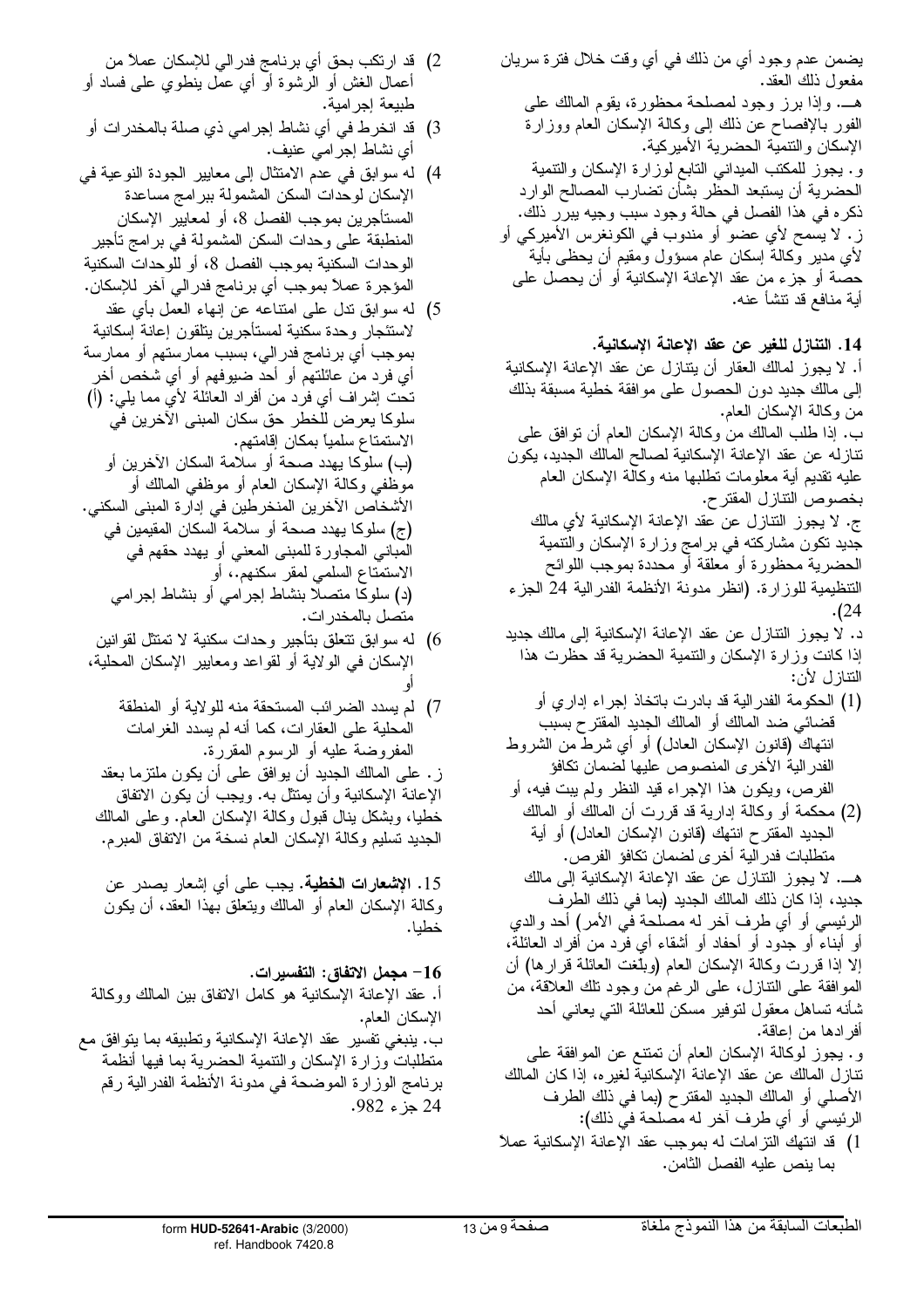وزارة الإسكان والتنمية الحضرية الأميركية

مكتب الإسكان العام و إسكان الشعوب الأصلية (الهنود الحمر)

عقد الاعانة الاسكانية مساعدة المستأجر بموجب الفصل الثامن برنامج قسيمة بدل السكن

الجزء (ج) من عقد الإعانـة الإسكانيـة : عقد الإيجار

1. الفصل الثامن من برنامج قسيمة بدل السكن أ– ببر م المالك عقد إيجار لوحدة السكن المشمولة في العقد، ويأجرها إلىي المستأجر لإقامة عائلته فيها وفق برنامج قسيمة بدل السكن بموجب الفصل الثامن (برنامج فسيمة السكن) النابع لوزارة الإسكان والتتمية الحضرية الأميركية. ب– لقد نعاقد المالك مع وكالمة الإسكان العام وأبرم معها عقداً بموجب برنامج قسيمة السكن الذي تُدفع بموجبه الإعانة الإسكانية. ونقوم وكالة الإسكان العام بموجب هذا العقد بتسديد الإعانة الإسكانية للمالك لإعانة المستأجر على استئجار الوحدة السكنية من أأم أأأق

2. عقد الإيجار

أ. يسلم المالك نسخة من عقد الإيجار إلى وكالة الإسكان العام نتضمن أية نعديلات يكون المالك والمستأجر قد وافقا عليها. ويقر المالك أن شروط عقد الإيجار نتفق مع جميع نصوص عقد الإعانة الإسكانية وأن عقد الإيجار بنضمن ملحق عقد الإيجار. ب. يكون للمستأجر حق نتفيذ ما ينص عليه ملحق عقد الإيجار ضد المالك. وإذا كان هناك أي نضارب بين ملحق عقد الإيجار وبين أي أحكام أخرى ينص عليها عقد الإيجار، ثرجح كفة النصوص الواردة في ملحق عقد الإيجار .

## 3. استعمال الوحدة السكنية المشمولة في العقد

أ. نقيم العائلة المعنية خلال فترة عقد الإيجار في السكن المشمول في عقد الإعانة الإسكانية بموجب برنامج قسيمة السكن. ب. يجب أن نوافق وكالة الإسكان العام على جميع من سيقيمون في المُنزل. ويَجب علي العائلة إبلاغ وكالة الإسكان العام فوراً عند ولادة مولود جديد أو إذا ننبنت العائلة طفلاً أو إذا انضم للعائلة طفل بموجب حكم بحضانته صدر ٍ عن محكمة. إذ لا يجوز إضافة أي شخص أخر لساكني البيت دون الحصول على موافقة خطية مسبقة من المالك ووكالة الإسكان العام. ج. لا تستخدم وحدة السكن المشمولة في العقد إلا لإقامة أفراد العائلة الذين وافقت عليهم وكالمة الإسكان العام ويجب أن نكون وحدة السكن هذه هي مكان الإقامة الوحيد للعائلة المعنية. ويجوز لأفراد العائلة ممارسة نشاط مشروع لكسب الرزق في الوحدة أثناء قيامهم باستخدامها لغرض السكن بشكل رئيسي. د. لا يجوز للمستأجر تأجير الوحدة السكنية لأخرين أو تأجيرها من الباطن. هـــ. لا يجوز للمستأجر أن يتنازل عن عقد الإيجار أو تحويله إلى أي شخص آخر .

4. أجرة السكن للمالك أ– لا يجوز أن يتجاوز الأجرة الأولية التي تدفع إلى المالك المبلغ الذي وافقت عليه وكالة الإسكان العام وفقا لمتطلبات وزارة الإسكان والتتمية الحضرية.ب-تحدد نصوص عقد الإيجار

التغيير ات التي تطرأ على أجرة السكن للمالك، غير أنه لا يجوز للمالك رفع قيمة الإيجار خلال الفترة الأولية من عقد الإيجار . ج– خلال فنرة عقد الإيجار (بما في ذلك الفترة الأولية من عقد الإيجار، وأي تمديد لنلك الفترة) لا يجوز أن

يتجاوز مبلغ الأجرة السكن للمالك:

- 1. الأجر ة المعقولة لوحدة السكن الذي تم تحديده مؤخرًا، أو أعيد تحديده من قبل وكالة الإسكان العام وفقا لمنطلبات وزارة الإسكان والنتمية الحضرية. أو
- 2. الأجرة التي يحصل عليها المالك من وحدات السكن المستأجرة في المبنى غير المشمولة في برنامج الإعانة الإسكانية والمشابهة للوحدة التي تتلقى الاعانة الاسكانبة.

## 5. الأقساط التي تدفعها العائلة إلى المالك

أ. نتحمل العائلة مسؤولية دفع أي جزء من أجرة السكن للمالك لا ندفعه له وكالة الإسكان العام بموجب الإعانة الإسكانية. ب. تسدد وكالَّة الإسكان العام في كلِّ شهرٍ مبلَّغ الإعانة الإسكانية إلىي المالك بالنيابة عن العائلة المعنية وفقا لعقد الإعانة الإسكانية. وتحدد وكالة الإسكان العام مبلغ الإعانة وفقا لمنطلبات وزارة الإسكان والنتمية الحضرية لمساعدة المستأجر بموجب الفصل الثامن. ج. تُحسب الدفعة الشهرية للإعانة في إيجار السكن مقابل الأجرة الشهرية لوحدة السكن المشمولة في العقد. د. لا يكون المستأجر مسؤولا عن دفع الحصة من الأجرة إلى المالك التي نقوم بدفعها وكالة الإسكان العام في إطار الإعانة الإسكانية بموجب عقد الإعانة الإسكانية المبرم بين المالك ووكالة الإسكان العام. ولا يعتبر نخلف وكالة الإسكان العام عن دفع مبلغ الإعانة الإسكانية إلى المالك انتهاكا لعقد الإيجار، ولا يجوز للمالك إنهاء عقد الإيجار لأن وكالة الإسكان العام لم ندفع له مبلغ الإعانة الإسكانية. هــــ. لا يجوز للمالك أن يطالب العائلة المعنية بدفع أي مبلغ مالي يتجاوز قيمة أجرة السكن أو أن يتسلم منها أو .<br>من أي مصدر آخر مثل هذا المبلغ، ويشمل مبلغ الأجرة المستحقة للمالك جميع الخدمات المتعلقة بالوحدة السكنية من ماء وكهرباء والأجهزة المنزلية التي ينبغي أن يوفرها أو يدفع قيمتها المالك وفقا لعقد الإيجار . و . يجب على المالك إعادة أي مبلغ فائض عن دفعة الأجرة إلى المستأجر فورا.

6. الرسوم والتكاليف الأخرى

أ. لا نتضمن أجرة السكن المدفوعة للمالك نكاليف أي من الوجبات الغذائية أو خدمات المساعدة أو الأثاث الذي قد يوفره المالك.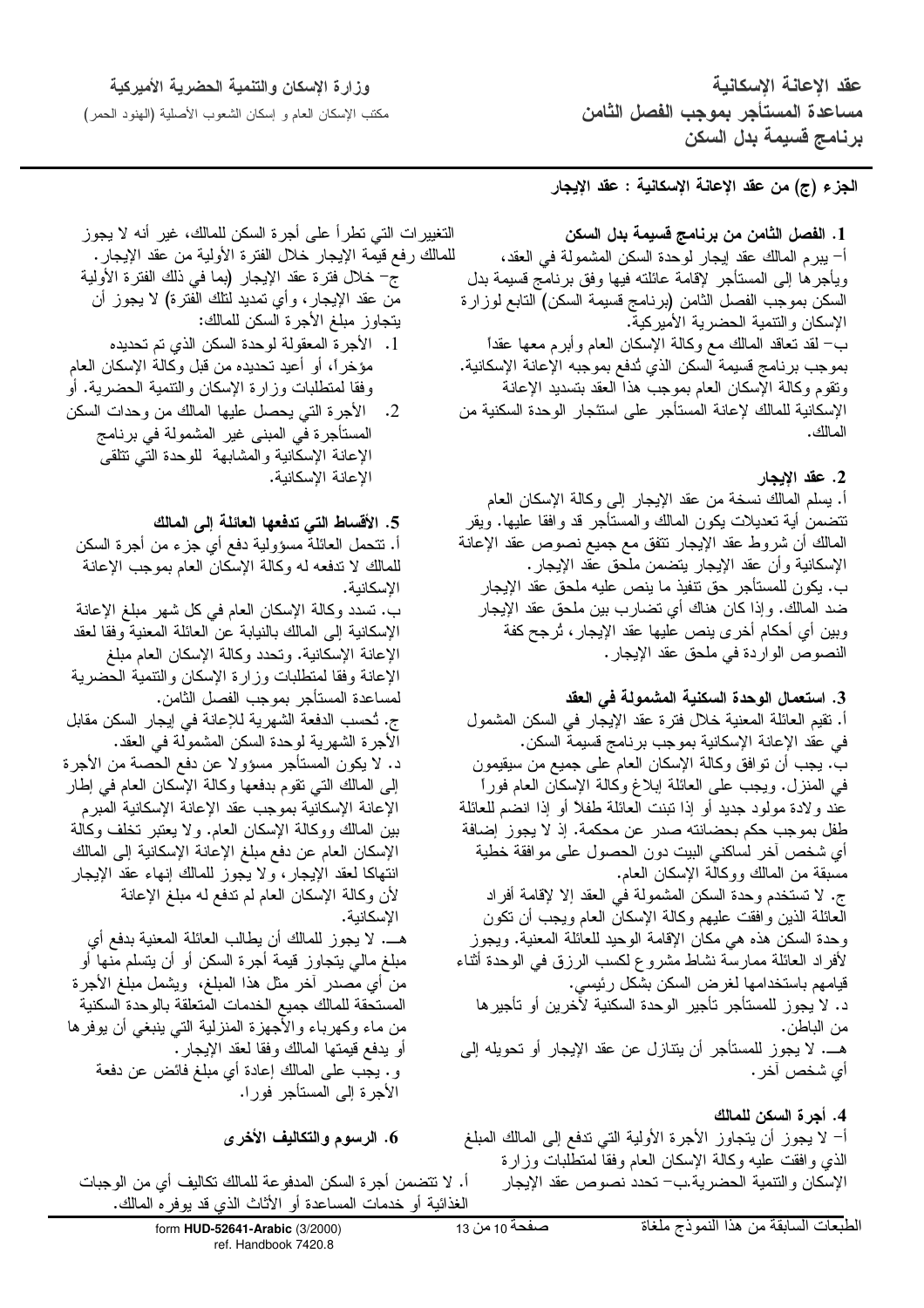ب. لا يجوز للمالك أن يفرض على المستأجر أو أفراد العائلة المعنية دفع نكاليف أي من الوجبات الغذائية أو خدمات المساعدة أو الأثاث الذي قد يوفر ه لمهم. ولا يُعتبر عدم دفع أي من نلك النكاليف مبرراً لإنهاء العمل بعقد الإيجار . ج– لا يجوز للمالك أن يطالب المستأجر بدفع مبالغ إضافية مقابل أشياء نعتبر عادة في المنطقة المعنية مشمولةً في الْعقد، أو نلك الني بوفرها مجانا دون أية تكلفة إضافية للمستأجرين الأخرين غير المشمولين بالإعانة.

7. الصيانـة وخدمات المنافـع الـعامـة وغير ها من الخدمات أ. الصبانة (1) بحافظ المالك على وحدة السكن والمباني وفقا لمعابير الجودة النوعية في الإسكان. (2) يجب إجراء أعمال الصيانة والاستبدال (بما فيها أعمال الديكور) وفقا للممارسات القياسية الخاصة بالمبنى المعنى التي حددها المالك.

ب. خدمات المنافع العامة والأجهزة المنزلية (1) يوفر المالك جميع خدمات المنافع العامة اللازمة لغرض الامتثال لمعايير الجودة النوعية في الإسكان. (2) لا يكون المالك مسؤولا عن انتهاك معايير الجودة النوعية في الإسكان بسبب عدم قيام المستأجر بأي مما يلي: (أ) دفع أي من الرسوم المستحقة مقابل أي خدمات منافع عامة يجب أن يدفعها المستأجر . (ب)نوفير أو صيانة أية أجهزة منزلية يكون على المستأجر تو فير ها. ج. الأضرار التـَّى تسببـها الـعائلـة. لا يكون المالك مسؤولا عن انتهاك معيار الجودة النوعية في الإسكان بسبب وقوع أضرار لا يسببها الاستخدام العادي وتكون نتيجة ضرر أحدثه أحد أفراد العائلة أو أحد ضيوفها. د. خدمات السكن. يجب على المالك نوفير جميع خدمات السكن التي تم الاتفاق عليها في عقد الإيجار .

8. إنهاء المالك لعقد الإيجار : أ. ا**لمتطلبات:** لا يجوز للمالك إنهاء العمل بعقد الإيجار إلا بناء على شروط العقد ومنطلبات وزارة الإسكان والنتمية الحضرية. المعبررات: لا يجوز للمالك إنهاء العمل بعقد الإيجار خلال ب. فترة العقد (الفترة الأولية لعقد الإيجار أو أي تمديد لها) إلا للأسباب النالية: (1) وجود انتهاك صارخ أو منكرر لعقد الإيجار . (2) انتهاك للقانون الفدرالـي أو المحلـي أو الـخاص بـالولايـة الذي يفرض على المستأجر النزامات معينة في ما يتعلق بالإقامة في الوحدة السكنية أو استخدامها واستخدام المبنبي بشكل عام. القيام بنشاط إجرامي أو الإفراط في نتاول الخمور (كما  $(3)$ هو موضح في الفقرة ج) أو (4) وجود سبب أخر وجيه (كما هو موضح في الفقرة د). ج– النشاط الإجرامي أو الإفراط في تناول الخمور.

(1) يجوز للمالك إنهاء العمل بعقد الإيجار خلال فترة العقد، إذا ارتكب أي فرد من أفراد الأسرة المعيشية أو أحد ضيوفه أو أي شخص أخر تحت إشرافه أي نمط من أنماط النشاط الإجر امي النالي: (أ) أي نشاط إجرامي يهدد صحة أو سلامة الآخرين من سكان المبنى (بما في ذلك المسؤولين عن إدارة المبنى والمقيمين فيه) أو يهدد حقهم في الاستمتاع الأمن بمساكنهم في المبني. (ب) أي نشاط إجرامي يهدد صحة أو سلامة الآخرين من الأشخاص المقيمين بالقرب من المبنى، أو يهدد حقهم في الاستمتاع الأمن بمساكنهم. (جـــ) أي نشاط إجرامي عنيف في المبنى أو بالقرب منه، أو (د) أي نشاط إجرامي ذو صلة بالمخدرات في المبنى أو بالقرب منه. (2) يجوز للمالك إنهاء العمل بعقد الإيجار خلال فنز ة العقد ً إذا كان أي عضو من أفراد الأسرة المعيشية المعنىة: (أ) هاربا لتجنب المقاضاة أو الحبس المؤقت أو حكما بالسجن، بعد إدانته بارتكاب جرم أو محاولته ارتكاب جرم يعتبر جناية في القوانين المرعية في المكان الذي فر منه الشخص أو ، إذا كان ذلك في ولاية نيوجيرسي، يعتبر جرماً كبيرا، أو (ب) انتهك شرطًا من شروط إطلاق سراحه من السجن أو من شروط إعفائه من قضاء ما نبقى من فترة سجنه مقابل إثبات حسن السلوك بموجب القانون الفدرالـي أو قانون الولايـة. (3) يجوز للمالك إنهاء العمل بعقد الإيجار وفقا لهذا الْفَصَل، بسبب النشاط الإجرامي الذي يقوم به احد اعضاء الأسرة المعيشية المعنية، إذا اقتنع المالك أن ذلك العضو قد ارتكب جرما، بصرف النظر عما إذا كان ذلك الشخص قد اعتقل أو أدين بارتكاب ذلك النشاط الإجرامي أم لا. (4) يجوز للمالك إنهاء العمل بعقد الإيجار خلال فترة العقد إذا كان أي عضو من أفراد الأسرة المعيشية المعنية يفرط في نتاول الخمور بشكل يهدد صحة وسلامة السكان الأخرين وحقهم في الاستمتاع الأمن بمكان السكن. د. أسباب وجيهة أخرى لإنهاء العمل بعقد الإيجار. (1) نكون الأسباب الوجيهة لإنهاء العمل بعقد الإيجار أنثـاء الفترة الأولية للعقد إمـا أفعال قامت بـها الـعائلة أو امتتعت عن القيام بها. (2) نشمل هذه الأسباب الوجيهة لإنهاء العمل بعقد الإيجار خلال الفتر ة الأولية للعقد أو أي تمديد له: (أ) إز عاج الجير ان. (ب) إنلاف الممتلكات أو (ج) القيام بأفعال من شأنها الإضرار بَالوحدة السكنية أو بالمبنى. (3) وتشمل هذه الأسباب الوجيهة، بعد مرور الفترة الأولية لعقد الإيجار :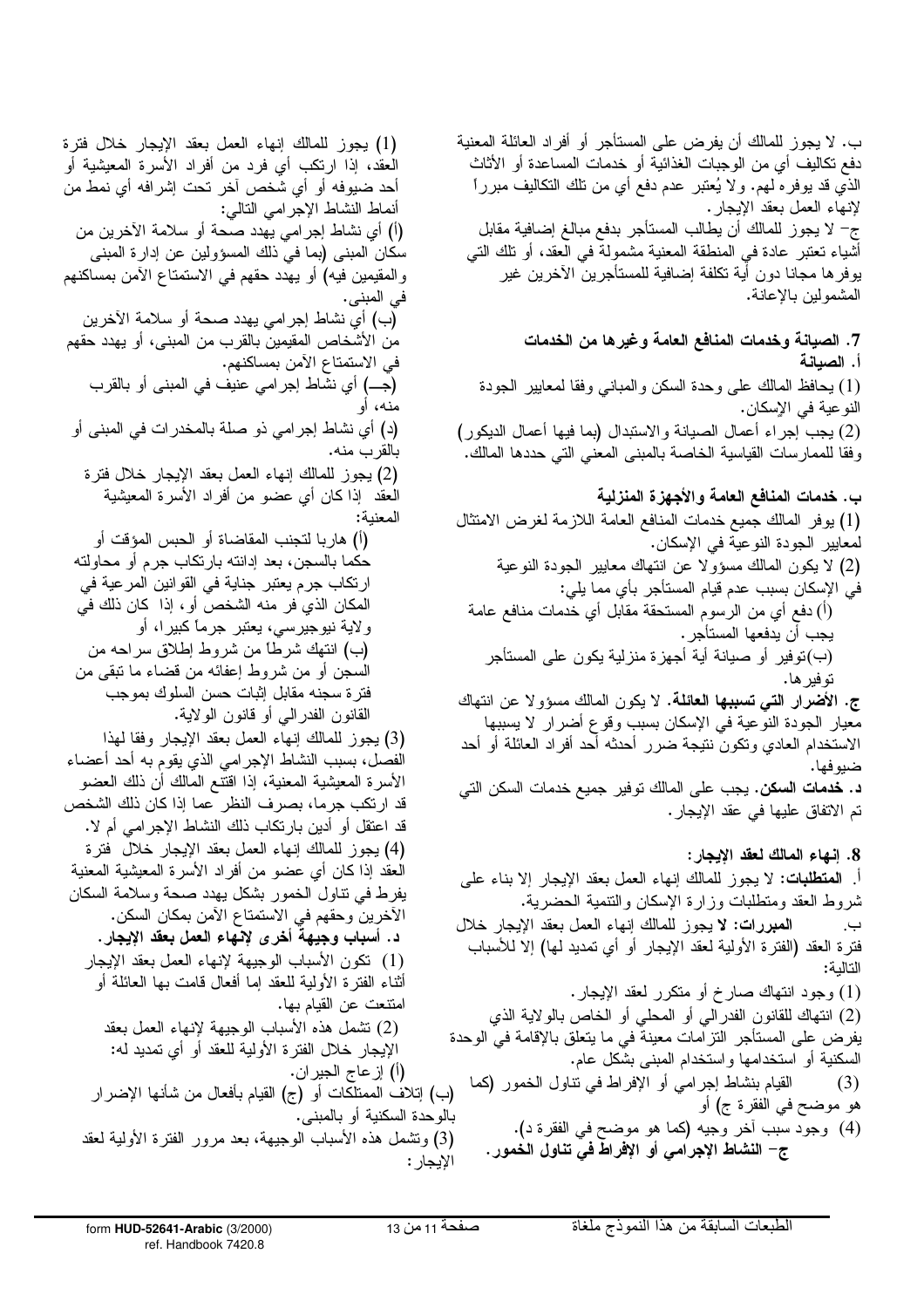المستأجر أو عن أية أضرار للوحدة السكنية، أو عن أية (أ) رفض المستأجر لعرض من المالك بـإبر ام عقد إيجار جديد، أو مبالغ أخرى نكون مستحقة من المستأجر بموجب عقد إجراء نعديل على العقد القديم. (ب) رغبة المالك في استعمال وحدة السكن لشؤونه الخاصة أو الإيجار . لاستخدام عائلته أو لّأي سبب آخر غير تأجير الوحدة السكنية، أو ج. يجب على المالك أن يقدم إلى المستأجر لائحة يكون قد أدرج فيها جميع البنود التبي تم خصم مبالغ من وديعة الضمان مقابلها. وإذا نَبقى أي مبلغ من هذه الوديعة بعد خصم مستحقات المالك منه، يكون على المالك رد هذا الفائض إلى المستأجر فورا. د. إذا كانت وديعة الضمان لا تكفي لتغطية المبالغ المستحقة من المستأجر بموجب عقد الإيجار، يجوز للمالك الحصول على ما يتبقى من مستحقاته من المستأجر . 13. حظر التمييز يجب على المالك أن يراعي قوانين نكافؤ الفرص

والأوامر النتفيذية واللوائح النتظيمية المطبقة وأن يمنتع عن التمييز بشأن عقد الإيجار ضد أي شخص بسبب انتمائه العرقبي أو الدينبي أو الوطنبي أو بسبب لون بشرته أو نوع جنسه أو بسبب عمره أو وضعه الاجتماعي أو أي إعاقة بدنية.

14. التعارض مع النصوص الأخرى لعقد الإيجار أ. تحدد وزارة الإسكان والنتمية الحضرية شروط الملحق المتعلق بعقد الإيجار وفقا للقانون والأنظمة الفدرالية، وهي شروط حصول المستأجر وعائلته علىى إعانة فدرالية بموجب برنامج مساعدة المستأجر بموجب الفصل الثامن وقسيمة السكن. ب. في حال وجود تعارض بين نصوص ملحق عقد الإيجار التى نتطلبها وزارة الإسكان والنتمية الحضرية، وأي نصوص أخرى في عقد الإيجار أو في أي اتفاق أخر بين المالك والمستأجر ، تُرجح الأحكام الواردة في عقد الإيجار التبي نقتضبها وزارة الإسكان والتتمية الحضرية.

15. إجراء تغييرات في عقد الإيجار أو في أجرة السكن أ. لا يجوز للمالك والمستأجر تغيير أي بند من بنود ملحق عقد الإيجار، ولكن إذا وإفق المالك والمستأجر على إجراء أي تغييرات أخرى في عقد الإيجار ، يجب أن نكون هذه النغييرات خطية، وأن بسلَّم المالك نسخة منها إلى وكالة الإسكان العام. وينبغي أن يكون عقد الإيجار بين المالك والمستأجر، بما في ذلك أي تعديلات عليه، متماشياً مع مقتضيات ملحق عقد الإيجار. ب. نتوقف المساعدة المقدمة للمستأجر في الأحوال التالية، ما لم نو افق وكالة الإسكان العام على عقد إيجار جديد وفقاً لمنطلبات البرنامج، ونقوم بابر ام عقد جديد مع المالك لعقد الإعانة الإسكانية: (ج) سبب تجاري أو اقتصادي (مثل بيع العقار أو تجديد الوحدة أو رْغْبَة المالك نأجير الوحدة السكنية بمبلغ أعلى). هـــ. إخلاء الوحدة السكنية بقرار من المحكمة. لا يجوز للمالك إخراج المستأجر من الوحدة السكنية إلا بقرار من المحكمة. و . إخطار من المالك بأسباب إخراج الساكن من الوحدة السكنية: (1) يجب على المالك إخطار المستأجر بأسباب إنهاء العمل بعقد الإيجار قبل الشروع في إجراءات المحكمة المتعلقة بذلك أو عند استهلالها، ويجوز أن يكون هذا الإخطار جزءا من الإشعار بإخلاء المسكن أو مضافاً إليه. (2) عندما يرسل المالك إلى المستأجر إخطاراً بإخلاء المسكن، يجب عليه في نفس الوقت أن يرسل إلى وكالة الإسكان العام نسخة عن هذا الإخطار . (3) يعني الإشعار بإخلاء المسكن إخطارا بالخروج من الوحدة السكنية أو أي شكوى أو طلب أولىي آخر يستخدم للبدء في عملية إخلاء الوحدة السكنية بموجب قانون الولاية أو القانون المحلي.

9. عقد الإيجار : العلاقة بين عقد الإيجار وعقد الإعانة الإسكانية إذا انتهى عقد الإعانة الإسكانية لأي سبب كان، ينتهي معه العمل بعقد الإيجار تلقائيا.

10. إنهاء الإعانة الإسكانية التي تقدمها وكالة الإسكان العام يجوز لوكالة الإسكان العام إنهاء الإعانة المقدمة للعائلة من البرنامج، بناء على أي أسس نسمح بها منطلبات وزارة الإسكان والنتمية الحضرية. وإذا ما قامت وكالة الإسكان العام بإنهاء الإعانة المقدمة للعائلة من البرنامج، ينتهي نلقائياً العمل بعقد الإيجار .

11. انتقال العائلة من الوحدة سكنية وإخلائها يجب على المستأجر أن يخطر المالك ووكالة الإسكان العام بانتقاله من الوحدة السكنية وإخلائه لمها قبل أن نترك العائلة الوحدة السكنية.

12. وديعة الضمان أ. يجوز للمالك أن يتسلَّم ً من المستأجر وديعة ضمان (ومع ذلك، يجوز لوكالة الإسكان العام أن نحظر على المالك استلام وديعة ضمان تتجاوز قيمتها القيمة المألوفة في السوق الخاص، أو قيمة الوديعة التـي يطلبـها المـالك من المستأجرين غير المشمولين بـالإعـانـة. كما يجب أن ينص عقد الإعانة الإسكانية على أي من تلك القيود التي تكون وكالة الإسكان العام قد فرضتها.)

ب. عندما نترك العائلة المعنية وحدة السكن المشمولة في العقد ونتنقل منها، يجوز للمالك وفقا لقانون الولاية والقانون المحلبي استخدام وديعة الضمان وأية فائدة مستحقة عليها كتعويض عن أي جزء من الإيجار لم يدفعه